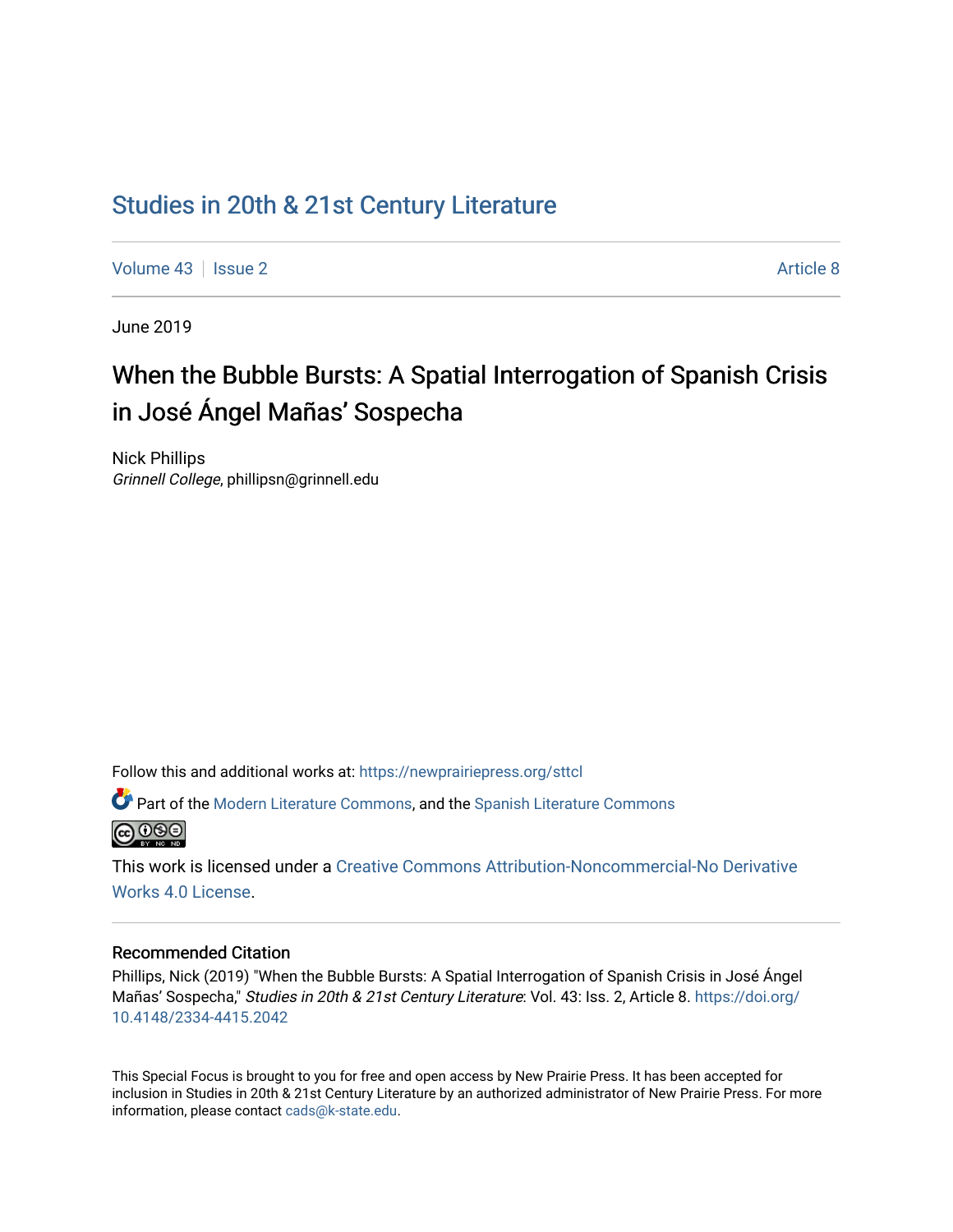# When the Bubble Bursts: A Spatial Interrogation of Spanish Crisis in José Ángel Mañas' Sospecha

## Abstract

José Ángel Mañas's detective novel Sospecha investigates the consequences of the 2008 economic crisis by focusing on the unsustainable development of the Madrid urban area. I argue that the novel's depiction of the Spanish capital serves as a case study for coming to terms with the identity and effects of crisis. By employing elements of the police procedural, Sospecha creates multiple trajectories through these suburban communities, allowing the novel to trace the impacts of a globalized economic model that presents these spaces as products of consumption. In turn, it is the spatial production of the city's urban periphery that becomes the crime under investigation. However, the cause of the crimes themselves remain unresolved, suggesting a pessimistic and ultimately powerless interrogation of the social and economic factors that fuel the crisis and also impede Spain's recovery.

#### Keywords

Spain, José Ángel Mañas, Sospecha, crime fiction, urban space, Madrid, globalization, immigration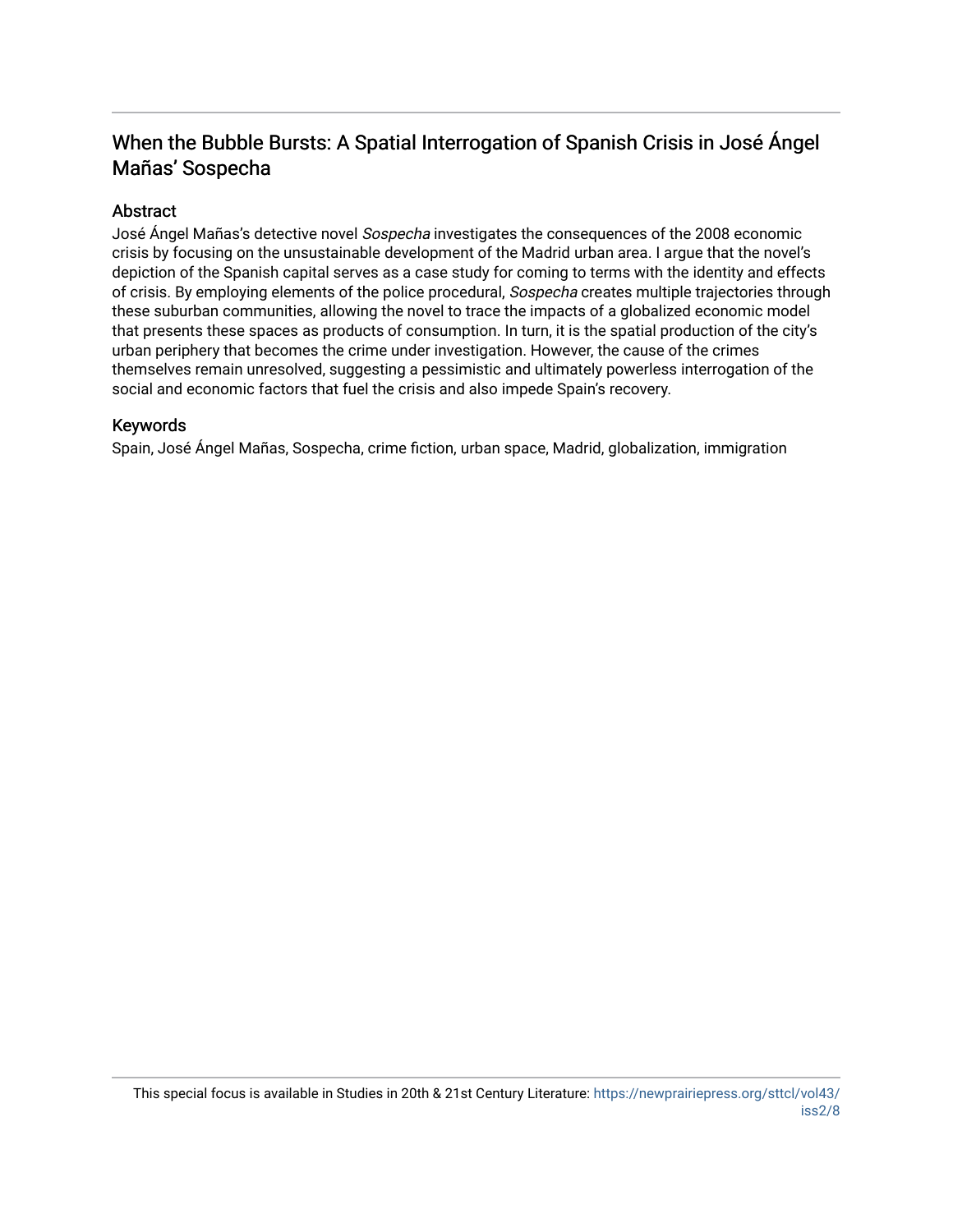### When the Bubble Bursts: A Spatial Interrogation of Spanish Crisis in José Ángel Mañas's *Sospecha*

## Nick Phillips

## *Grinnell College*

The relationship between crisis and literature in contemporary Spain is rooted in the catastrophic events of the global recession that began in 2008 and lingered over the peninsula for well over five years. A decade later, Spain continues to slowly claw its way back to economic and political stability after years of high unemployment, housing market woes, and serious doubts as to the viability of the Spanish welfare state. In response to this enduring crisis, many authors have sought to catalog and describe the effects that everyday citizens have weathered, while also attempting to define a new role for literature's response in carving a path forward in an increasingly globalized and interconnected world.

This literary response can clearly be seen in the critical attention paid to the novelistic production of crisis in Spain since 2008. Pablo Valdivia argues for the permanence of a "crisis simbólica" 'symbolic crisis' as well as "un proceso de reajuste de estructuras" 'a process of structural readjustment,' in other words, a crisis that disconnects itself from numerical economic performance while fanning the flames of social and cultural change  $(22)$ .<sup>1</sup> Central to this ongoing situation is Valdivia's claim that these narrations "habiliten no sólo espacios de resistencia y de consumo diversos o propicien la posibilidad de ámbitos discursivos alternativos, sino que además construyen y describen la realidad cognitiva en la que nos inscribimos social e intelectualmente" (22) 'enable not only diverse spaces of resistance and consumption, or provide for the possibility of alternative discursive spaces, but rather that they also construct and describe the cognitive reality in which we define ourselves socially and intellectually.' Crisis literature therefore becomes fundamental to creating a symbolic resistance to ongoing economic stagnation, both in its ability to lend visibility to the effects of the crisis and in its creativity in contesting and resisting the power structures that foment cyclical recession. Similarly, Jochen Mecke's analysis of several crisis novels notes that ". . . no se limitan a contar la evolución individual de un personaje, sino que establecen relaciones con la Historia colectiva de la crisis" (204) 'they don't limit themselves to narrating the individual evolution of a protagonist, but instead establish connections with the collective History of the crisis.' As a result, the crisis itself becomes a central overarching character in these novels, which in turn underscores the presence of the precarious in both everyday life and literary production. Specifically, some of the most salient forms of crisis literature reacting to 2008 can be found in the well-established genre of detective fiction.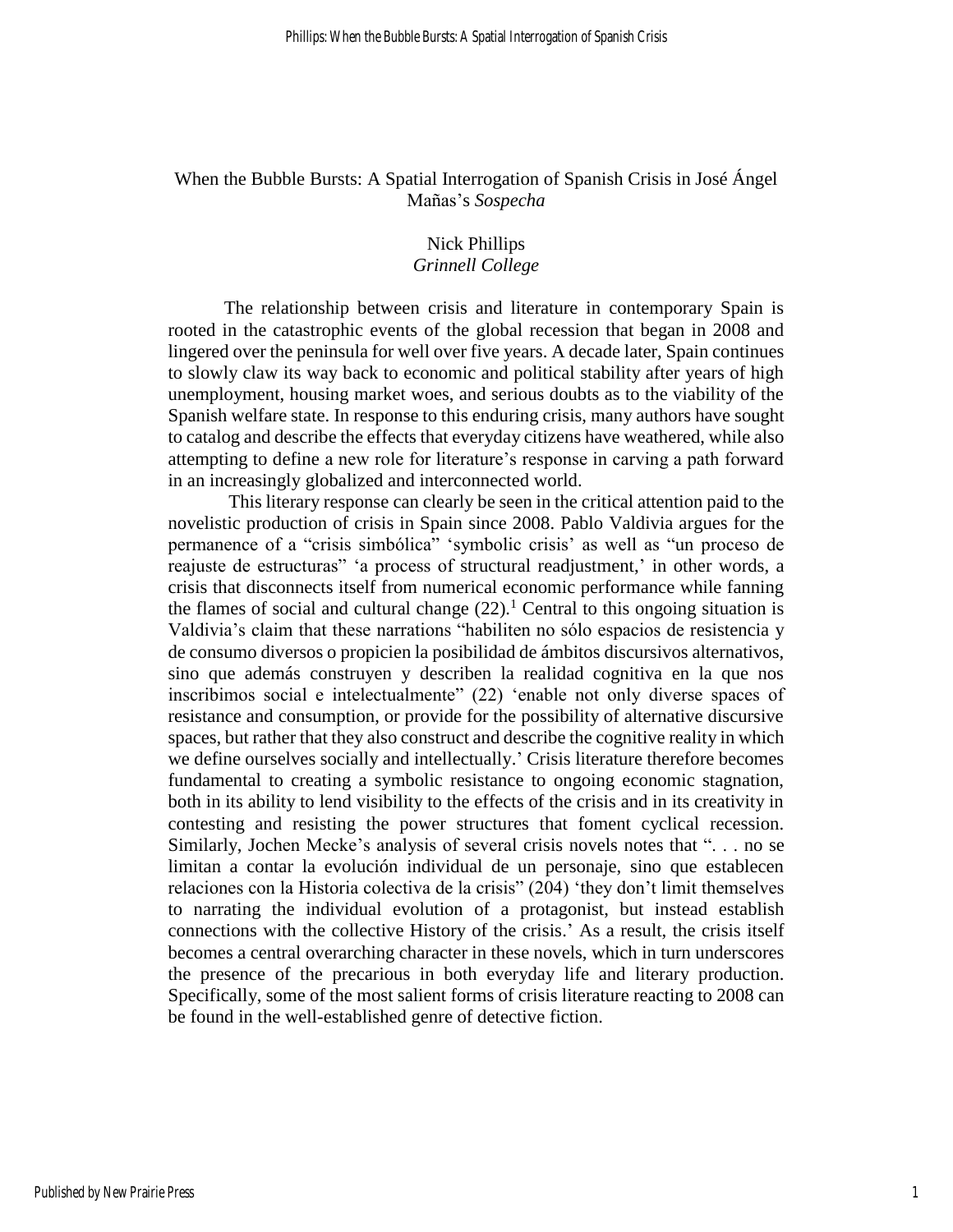José Ángel Mañas's 2010 novel *Sospecha* ('Suspect') is one of the first examples of Spanish detective fiction that deals directly with the root causes of the crisis.<sup>2</sup> The author is well-known for his debut novel *Historias del Kronen* ('Stories from the Kronen'), which captured the skepticism and discontent of youth following Spain's economic success during the 1980s and the end of the *movida* cultural movement.<sup>3</sup> However, *Sospecha*, despite being a clear example of the popular *novela negra* 'hard-boiled' detective genre, has received very little critical attention compared to Mañas's earlier novels. The novel begins in December 2005 and closely follows Pacheco and Duarte, detective partners in the homicide unit of the *Policía Nacional* 'National Police,' based in Madrid. As is often the case with detective fiction, the initial investigation—in *Sospecha* a young woman's savage rape and murder—soon fades into the background, although Duarte is arrested when it is revealed that he tried to seduce the victim on the night of the crime and his hair follicles are found on the corpse. Despite the setback, Pacheco continues to investigate off the record to try and clear his partner's name. With the help of his police contacts, Pacheco's persistence pays off when he finds the true killer, Daniel Campuzano, but not before he flees Madrid for Hendaye in southwest France. Although Duarte is exonerated, his wife files for divorce when his adulterous sex life is revealed, while Pacheco pursues Campuzano to no avail. While the investigation is never formally resolved, the novel's details involving construction scandals, rising real estate prices, and aggressive development practices reach a boiling point as the 2008 crisis looms over the nation.

Given the growing popularity and critical acclaim of crisis literature in Spain, my goal in this article is to examine how *Sospecha*, as an example of both *novela negra* and crisis literature, presents a critical investigation and condemnation of the spatial practices of land development and speculation in Madrid's suburban communities. Through my analysis, I posit that the novel shifts in focus from the city center to the peripheral spaces of Madrid in order to interrogate the neoliberal foundations of the 2008 crisis and to question the sustainability of Spain's economic and political models that rely heavily on foreign investment, immigration, and unstable practices of construction and home ownership. In the process, Madrid emerges as a microcosm of Spain's political and economic struggles at the start of the twenty-first century, exposing the tensions between fractured regional movements within the country and global flows of commerce, trade, and tourism. Mañas's ability to interrogate Spain's trajectory towards the 2008 crisis stems from this spatial investigation that presents the Madrid periphery as not just a possible suspect, but as the crime itself.

In the novel, Madrid as an ever-expanding megalopolis becomes the central focus of the investigation. Yet while the Madrid urban area experienced rapid growth prior to 2008, Susan Larson points out that Madrid "seems . . . to more reflectively construct and critique life on the periphery of what was once previously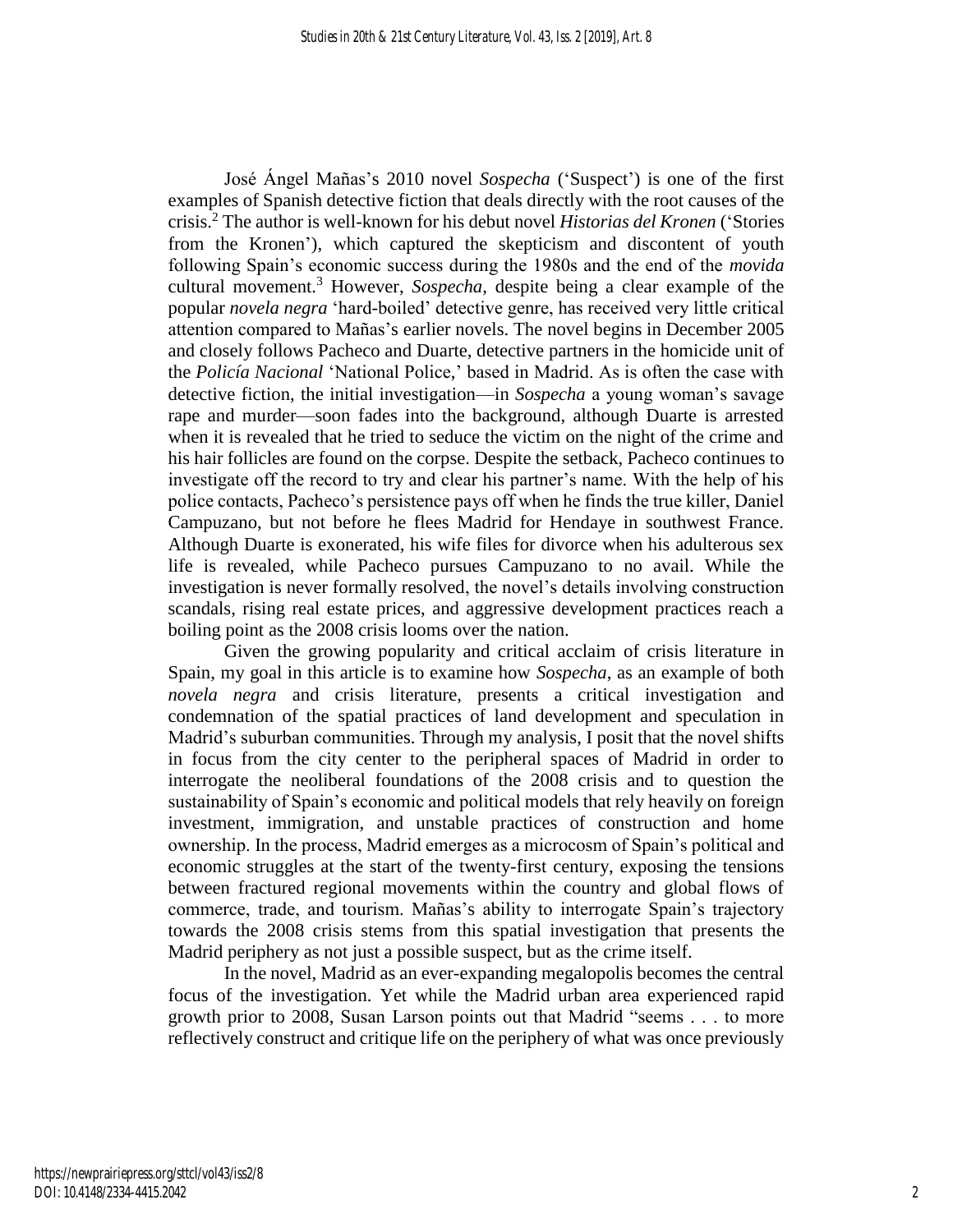the center of an extremely centralized state" (397). A clear example is María del Mar Rodríguez's aptly titled 2003 news feature "Madrid, camino de Los Ángeles" 'Madrid, on the road to Los Angeles,' which showcases the massive housing expansion under construction along the urban periphery (4-6). The article also highlights the "operación Chamartín," a large land reclassification and urbanization project that would completely remake the northern Madrid cityscape. Both Larson and Rodríguez's characterizations of Madrid's urban growth provide a stark precursor to the 2008 economic crisis that would disproportionally affect peripheral urban spaces, as Raquel Rodríguez Alonso and Mario Espinoza Pino highlight in their critique of the large empty housing stock located outside major cities (60).

In order to further examine the novel's critique of these peripheral urban spaces under development in Madrid, I employ Edward Soja's idea of the postmetropolis, where the city "can be represented as a product of intensified globalization processes through which the global is becoming localized and the local is becoming globalized at the same time" (152). Soja stresses that the postmetropolis is a new evolutionary form of the urban city, not a replacement of the modern, manufacturing-based urban core (238-39). At the same time, Soja affirms the "regionality" of these city spaces, a configuration that "tends to be dynamic and expansive in its territorial domain" (16). Given Spain's rapid urban and suburban development since the transition to democracy in the 1970s, I argue that Soja's postmetropolis allows for an expansive yet localized method of analysis for interrogating these contemporary spatial formations. Indeed, with the start of the twenty-first century, Soja highlights the "increasing blurriness . . . between the real and imagined city," allowing us to investigate the fluid spatial boundaries of Spanish urban areas, especially following the economic crisis of 2008 (150). To that end, the novel engages a wide variety of interactions that occur in these peripheral spaces, from the effects of foreigners, immigrants, and prostitution rings to globalized shopping centers and forgotten shantytowns serving as magnets for the illegal drug trade. *Sospecha*'s ability to adapt the regional and fluid nature of Madrid's urban space to the detective genre and the 2008 crisis underscores a clear demarcation between the winners and losers of the Spanish capital's turn towards global investment in reconfiguring these peripheral communities.

Specifically, it is the ebb and flow of the detectives' spatial trajectories through the Madrid urban area that allow *Sospecha* to develop its critique of the 2008 economic crisis. The presence of innumerable trajectories suggests a highly mobile relationship with space, coinciding with Henri Lefebvre's dialectical triad, which illustrates that our conceptualization of space moves from personal experiences to cultural representations to symbolic interactions between space and its inhabitants (33). This dynamic interaction emphasizes that space is a process instead of any given fixed category or position, therefore moving space beyond the visual. Additionally, Lefebvre's dialectical process incorporates everyday life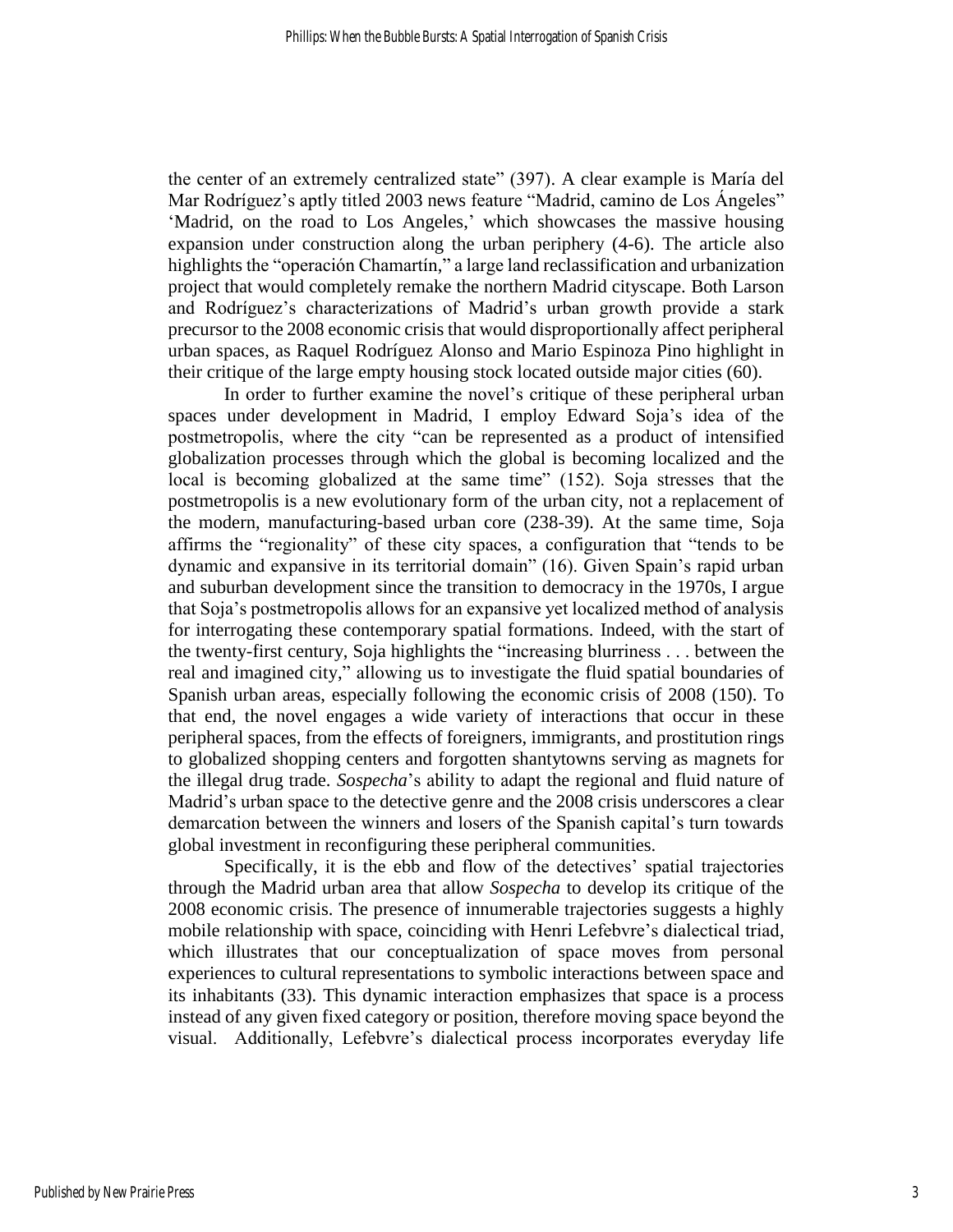experiences—oftentimes indiscernible, banal practices such as commuting to work or inhabiting a certain neighborhood—that are inseparable from the constantly present cultural artifacts of postmodernity (40). In literary analysis, the usefulness of Lefebvre's approach is in the acknowledgement of a production of space that is in constant motion within and beyond the text. Indeed, the investigation that Pacheco and his team undertake is invested not just in built spatial areas, but also in the constant retraced trajectories that the detective must map out in search of the true criminal. Here, space is revealed as more than just a static product—in the form of a shopping mall, for example—but rather what Lefebvre terms a "means of production"; these productive forces include both the state as well as the labor forces that actively build the communities being investigated (85). As a result, the productive forces reshaping the spatial fabric of the Madrid periphery are revealed and identified by the investigation's movement through the urban space under scrutiny.

A similar dualistic process can be seen in the critical view of detective fiction in Spain, and in particular the *novela negra*. The genre has reconciled its identity as mainstream, low-quality, and violent with its critical examination of both the long decades of totalitarianism and the new experiences of Spanish democratic society. In particular, Malcolm Alan Compitello's succinct article on the "new *novela negra*" summarizes the narrative and critical applications of the genre's structural adaptability, especially how *novela negra* authors of the 1970s were "problematizing the boundaries and structures of detective fiction . . ." (189). Additionally, Compitello examines how the genre's realistic credibility serves as a vehicle for both critiquing and describing the transition period (189). Several decades later, criticism on the *novela negra* continues to underscore the genre's unique creation and subsequent popularity due to specific conditions of Spanish politics and society. For example, Renée Craig-Odders asserts that Spanish detective fiction was helped by both "a more liberal collective perspective" and "the gradual popular acceptance of democratic ideals" (39). Similarly, Augustín Cuadrado underscores the *novela negra*'s uniquely Spanish identity, as well as the relationship between the genre and the *novela social* 'social novel' of the 1950s (161). More recently, José Colmeiro has examined the *novela negra*'s tendency to subvert the genre's own heteronormative and patriarchal standards ("Novela policiaca" 18). Consequently, the *novela negra*'s postmodern adaptability of structure and form that Compitello describes is precisely what allows the genre, and *Sospecha* in particular, to analyze and critique the social and political changes occurring in society. Specifically in this case, *Sospecha* interrogates the production of peripheral urban space in the Madrid area as a contributing factor of the coming crisis.

An investigation of the built environment and the productive processes behind space is another trait often found in the Spanish *novela negra* genre. For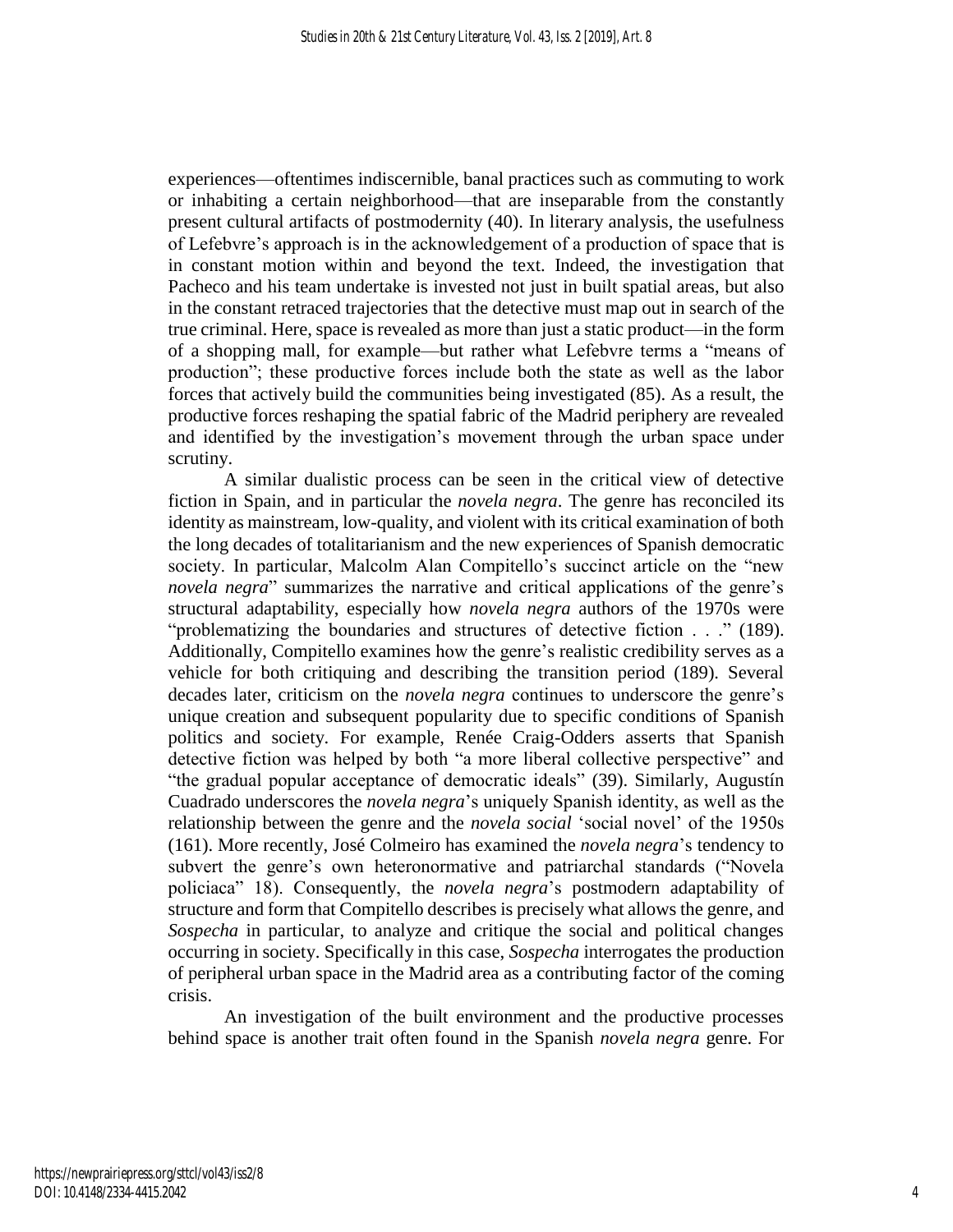example, Colmeiro posits that *novela negra* detectives act as filters in observing reality and therefore in narrating the spatial layout of the urban environment (*La novela policiaca española* 171). The detective as filter must operate not via a fixed position within the built space but instead via constant movement between the geographic points under investigation. Consequently, it is the detective's spatial trajectories that lead the narration, and ultimately the reader, to identify the built environment rooted in reality as well as the productive forces behind their construction. *Sospecha* modifies the more common singular detective filter by employing an investigative team in which Duarte is both detective and suspect, while Pacheco's open homosexuality yet rugged masculinity challenges the hardboiled heteronormative stereotypes of the character. This doubling of the police protagonists allows the novel to capture and critique the complex, hybridized spatial tapestry of the Madrid urban area.

As a result, the spatial investigation undertaken in *Sospecha* is also doubled as the novel depicts the effects of globalization on the Spanish capital while also localizing the action in Madrid's suburban areas. It is important to note that the changes *Sospecha* represents do not supersede the localized representation of identity inherent in the Spanish *novela negra*, but rather infuse this perspective with the globalized tendencies that continue to manifest themselves in both the economic and social sectors of everyday life in Spain. As *Sospecha* shifts the spatial investigation towards the Madrid periphery, this underlying duality between the local identity of a community and the global forces of capital and exchange is exposed, with the shadow of the economic crisis constantly looming on the horizon.

Another way that the novel underscores the dual nature of its investigation is through its use of epigraphs from famous authors and celebrities at the start of each chapter. These short quotes ground Mañas's novel in the self-reflexive tendencies of global crime fiction, while also highlighting regional contributions to the genre. For example, many of these epigraphs come from Spanish authors active in the genre, such as Manuel Vázquez Montalbán (183), Carlos Pérez Merinero (119), and Eloy Cebrián (165). Mañas also includes quotes from international authors such as Fred Vargas (75) and G.K. Chesterton (253), as well as a quote from the infamous criminal Eleuterio Sánchez, popularly known as "el Lute" (367) and, most surprisingly, Mañas's own novel *Historias del Kronen* (93). Aside from their function as an homage to detective fiction, these epigraphs also serve as unambiguous reminders of the fictional nature of the novel, breaking, in a way, the verisimilitude of the narration by interjecting a variety of outside voices, Mañas's own writings notwithstanding. As a result, the novel's self-reflexive conceptualization forces the reader to distinguish between real and fictional evidence, creating a dual investigation targeting both the criminal case and the city the novel inhabits.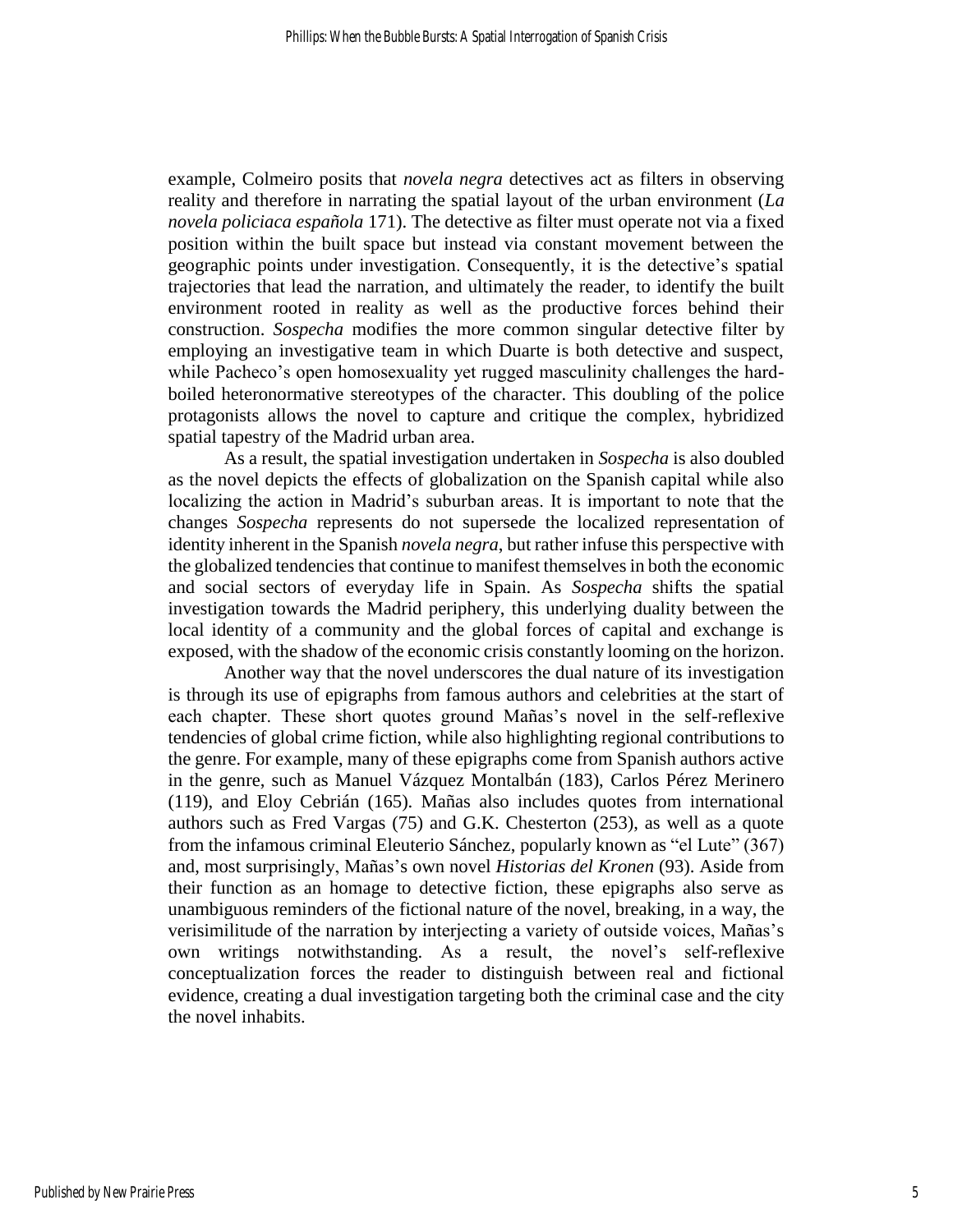This textually-imbedded investigation continues just before the first chapter, where the author copies a brief summary from the Spanish-language Wikipedia site on Navalcarnero. As one of the largest towns in Southwest Madrid, Navalcarnero embodies the Spanish capital's peripheral expansion during the construction boom prior to 2008. The author's Wikipedia summary provides basic information such as population, transportation links, and a brief paragraph on the town's touristic interest. By reducing the community to a brief encyclopedia entry, the novel digitizes Navalcarnero and underscores the changing nature of space that this historic village embodies. However, the currently accessible Wikipedia article on the town differs from the novel's version in many ways. For example, the current article is much longer than the novel's version, and the population appears to have increased from 20,161 inhabitants in the novel's article to 27,570 inhabitants as of 2017 ("Navalcarnero"). Keeping in mind the ever-changing and unreliable status of information present on Wikipedia, this virtual introduction to Southwest suburban Madrid provides the reader with a digital snapshot of the accelerated changes in population, society, and economy taking place over less than a decade.

For *Sospecha*, the new media elements of presenting this community as an intertext create a hybridization of styles that provides the novel with an updated, contemporary feel. Michael Riffaterre comments that "[t]he urge to understand compels readers to look to the intertext to fill out the text's gaps, spell out its implications" (57). Indeed, the intertextual Wikipedia introduction has more in common with a smart phone user conducting an instant search for information than a novel's traditional narrative presentation of story. By limiting this introduction to a single page, offset from the text, the novel blurs the lines between the static printed word and the virtual monitor or touch screen of the information age. Here we can see Lefebvre's dynamic sense of space take shape as the novel moves between the actual built environment and the spatial representations that inhabitants interact with on a daily basis. In addition, the use of Wikipedia proves these communities exist beyond the novel, yet the act of obtaining information from an open source with multiple authors is in itself questionable.<sup>4</sup>

Despite the fact that Sagrario is the scene of the crime and the epicenter of the novel, its fictional nature dictates that it has no corresponding Wikipedia entry. However, the novel establishes that, much like the actual surrounding villages of southwest Madrid, Sagrario retains its own unique history dating back several centuries. This unique yet fictional identity is punctuated throughout the novel by the developing crisis of land speculation and the lurking shadow of a future economic collapse.

For Pacheco, Sagrario evokes the nationwide problems of astronomical values placed on property in Spain, forming part of the growing accusations of economic scandal and mismanagement across the country, evidence of which can be found in the town itself (55). Sagrario therefore sacrifices some of its local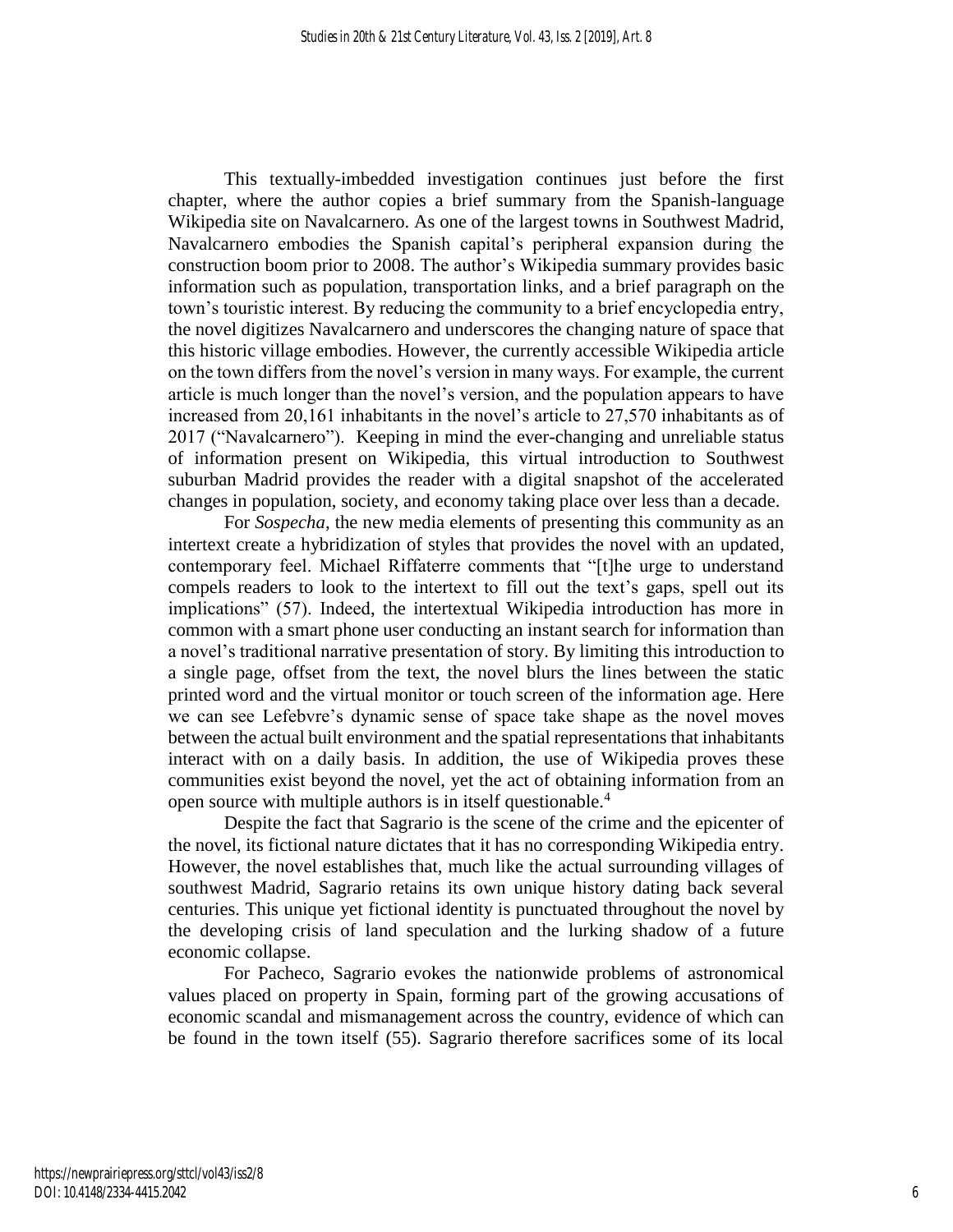character and identity in order to cash in on the real estate boom, a common development across Spain, but more noticeable in peripheral communities where previously empty or underdeveloped land is rezoned for construction. In fact, as Pacheco arrives at the scene of the crime, his attention is drawn towards "las filas de chalecitos con aspecto vacacional que iban asomando a uno y otro lado, y la imagen se le antojó repentinamente espectral" (56) 'the rows of small vacationstyle homes that appeared on each side, and the image suddenly seemed to him to be quite ghostly.' These single-family homes, a luxurious use of space compared to the more common apartment living found in most cities in Spain, represent new arrivals to Sagrario, dramatically altering the spatial and social layout. These lifestyle changes are underscored by longer, faster commutes possible via car and Spaniards investing in property on the urban periphery, mimicking Soja's model of the "exopolis" with inside-out patterns of movement found most often in North American suburban development (241-42). The spectral nature of the image attests to the mutability of the scene: a globalized, repetitive construction of homes that could belong to any place, now sprouting along the main avenue in Sagrario. The novel's inclusion of these homes reinforces twenty-first century Madrid as a postmetropolis, while also critiquing the inherent loss of unique configurations of space as boundaries become blurred and repetitive. In a similar vein, Raquel Rodríguez Alonso and Mario Espinoza Pino underscore the fundamental shift in market dynamics that embodies the 2008 housing bubble and crash: "El hecho de que gran cantidad del stock que sale al mercado se desvíe hacia la inversión, perpetúa una demanda oculta de viviendas cuyo mejor reflejo es un grotesco parque vacío" (33) 'The fact that a large quantity of [housing] stock that is placed on the market is diverted towards investment income perpetuates a hidden demand for homes whose most obvious reflection is a grotesque empty housing stock.' These authors pinpoint the 1998 "Ley del suelo" 'Law of Land Use' as the catalyst for rampant speculation and aggressive construction in Spain, as it allowed rezoning vast swaths of land for urbanization, much of it located in peripheral areas outside of traditional city centers (39).

This spatial reconfiguration creates a source of tension between village residents and city-center emigrants. Besteiros, the Guardia Civil 'Civil Guard' chief, quickly clarifies that the victim, Inmaculada, and her partner are longtime residents of the area: "No son colonos de estos que nos habéis ido echando a los pueblos, expulsándolos con precios desmedidos, las primeras víctimas de toda esa jodida especulación" (65) 'They aren't those type of new arrivals that you guys have been kicking out of nearby towns, pushed out by exorbitant prices, the first victims of all of this fucking speculation.' Even though the urban emigrants are also "victims," their status as colonists underscores their complicity in fomenting the rapid spatial and social change that serves as a backdrop to the crime. Indeed, Besteiros quickly develops the distinction of Inmaculada as a local victim, the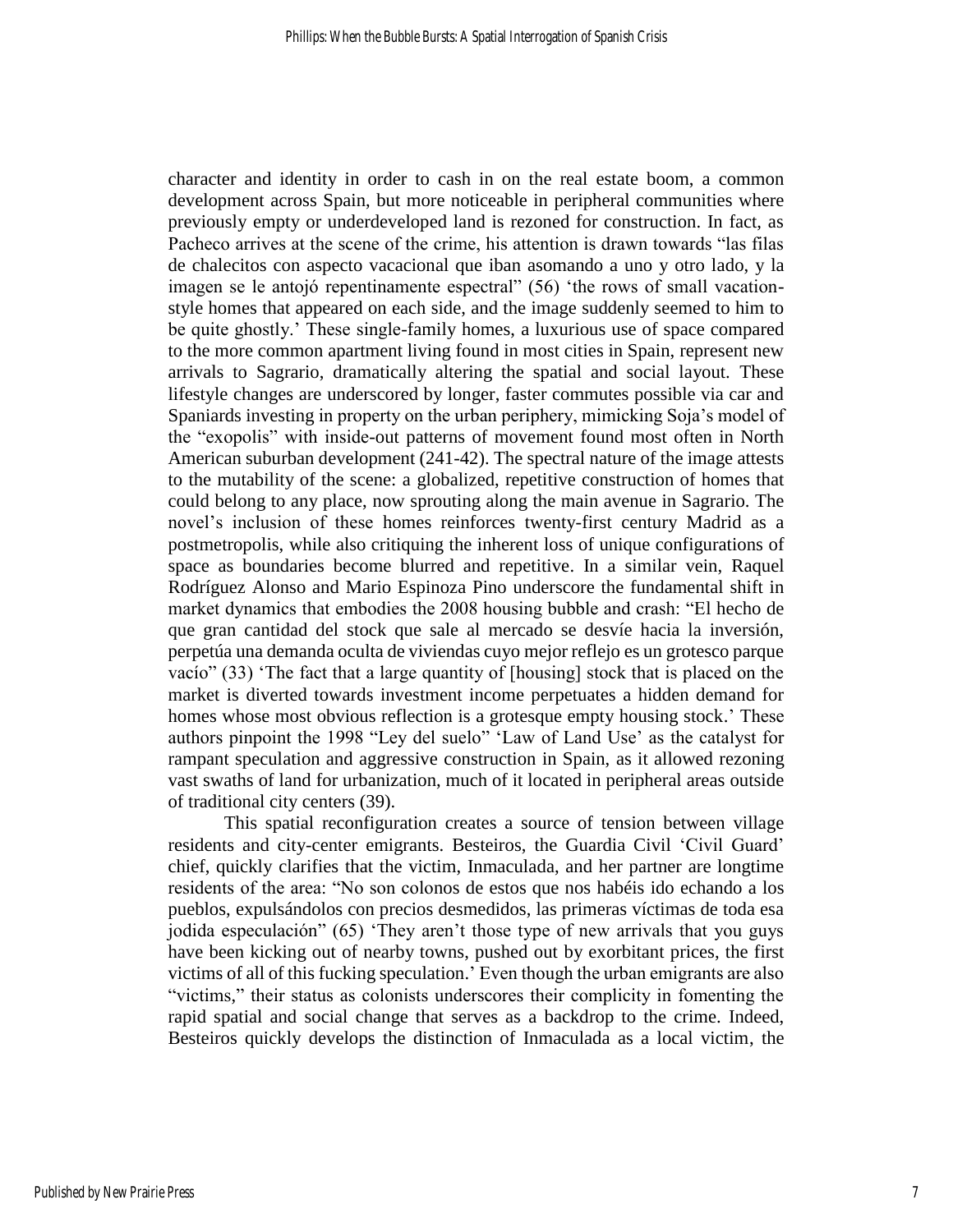horrific crime therefore partly explained by the changing demographic conditions that Sagrario and surrounding communities must withstand. Consequently, the novel presents the dual crimes—Inmaculada on the one hand, speculation and overdevelopment of the urban periphery on the other—as a means of critiquing both the economic and social factors that led to the financial crisis and burst the bubble of assumed prosperity and expansion that Spain had cultivated since the start of the twenty-first century. These seemingly disparate crimes are presented as intertwined problems borne out of the local tensions of the periphery and the overarching developments of both space and capital on a global scale.

Although Sagrario is a fictional model of the changing demographics and spatial layout of the urban zone, the same reactions can be found in the actual towns and developed areas of southwest Madrid. Yet, despite both the warning signs of an impending bubble bursting as well as the dramatic changes in identity that the urban periphery faces, the novel depicts the public's perception of urban expansion in a positive light. For example, Duarte, growing up in nearby Alcorcón, views Navalcarnero favorably due to what he calls the "pelotazo urbanístico" 'the urbanization boom'; the town therefore "se había remozado y se estaba convirtiendo en una de las poblaciones más prometedoras del suroeste" (120) 'had revitalized itself and was becoming one of the most promising towns in the southwest.' Even with the tensions in patterns of immigration and the constant scandals involving politicians and developers, land speculation and economic expansion are sought after by the urban periphery as a means of increasing population, production, and quality of life. Duarte's positive tone indicates that the promise of urban development, even to a true local resident of these peripheral communities, outweighs the spatial and demographic tensions that the urbanization of these historical towns entails. Nevertheless, the novel's spatial investigation underscores that a developing town on the periphery means opening the doors to development, welcoming urbanization, and attracting urban settlers, thereby indelibly altering the town's own spatial and social identity.

Another example of urban transformation is found in the nearby town of Arroyomolinos, which also forms part of the southwest Madrid urban periphery. Similar to Navalcarnero, the town is experiencing astronomical growth and development despite a humble historical past. As the narrator notes, "aquel había sido, de siempre, un pueblo minúsculo. Pero había sufrido una transformación radical . . . lo que se empezaba a ver era un sinfín de gigantescas garzas de hierro recortadas contra la noche" (182) 'This had always been a tiny town. But it's undergone a radical transformation . . . what could now be seen was a never-ending landscape of giant construction cranes counter-imposed against the night sky.' Consequently, it is not just the urban transformation of turning once-empty land into developed buildings, but also the ongoing and seemingly endless process of construction that impacts the town's own spatial identification. The "steel birds"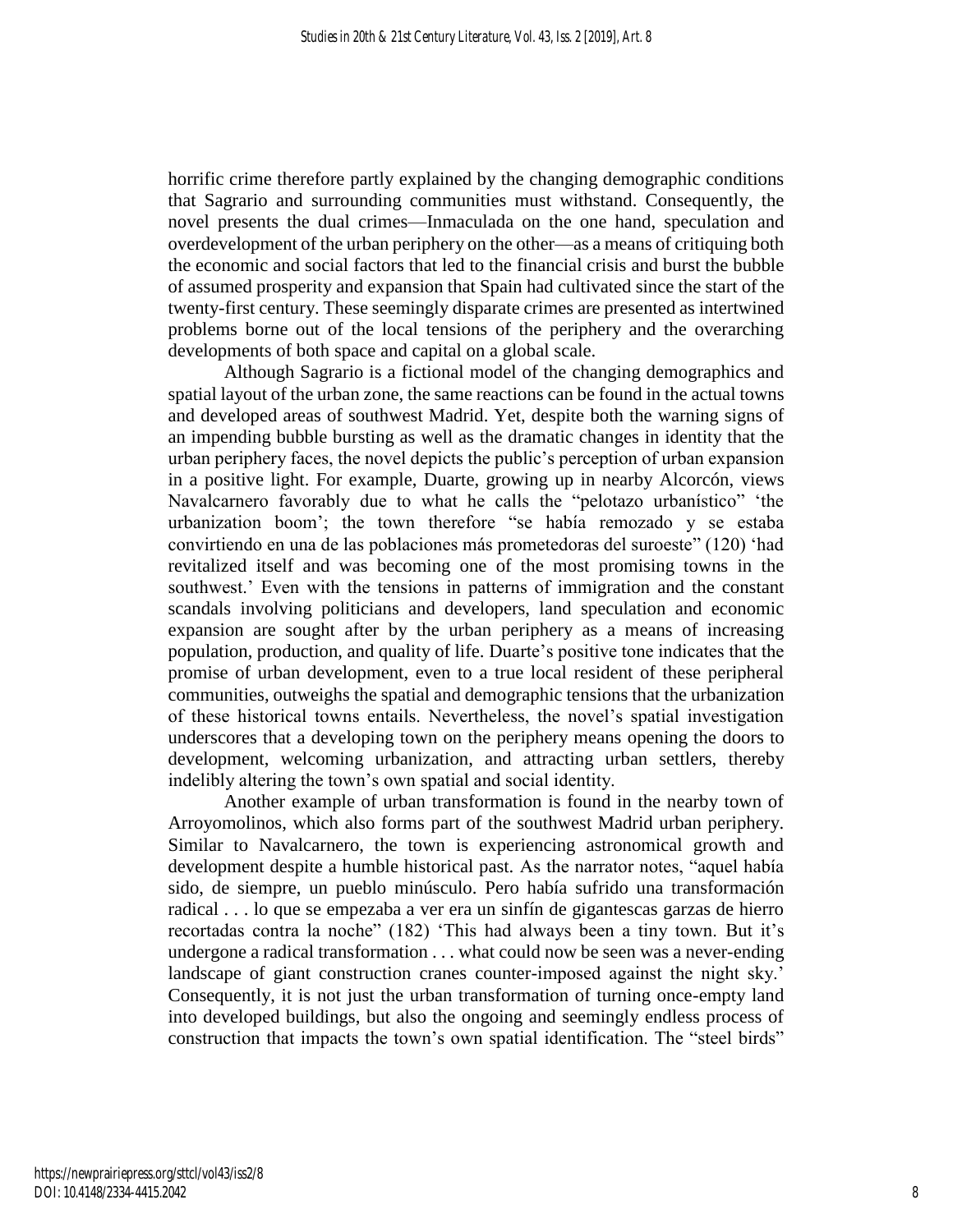that rise over the village become part of the natural landscape, signaling that construction is not just a side effect of urban development but also an industry of its own, constantly self-expanding. Here in Arroyomolinos, the spatial reconfiguration allows for several benefits, such as a multi-use sports arena and a luxurious auditorium, as well as a state-of-the-art headquarters for the Guardia Civil (182). The tongue-in-cheek narration suggests that these pricey amenities are overkill for a small, relatively obscure village on the outskirts of Madrid. In effect, reading the novel after the onset of the crisis, these new buildings and the nighttime appearance of giant construction cranes move from a promising image of future prosperity to an ominous warning against overexpansion and speculation.

Alongside the spatial development of the Madrid periphery, the novel highlights the increase in immigration to Spain from the developing world. Daniela Flesler, writing on immigration's influence on Spanish Cinema, underscores this movement as both a confirmation of Spain's more privileged European status, due to its desirability for arriving immigrants, and a challenge to the country's own hybrid identity as a historical and contemporary crossroads between cultures (103- 04). *Sospecha* expands on this idea through an ongoing debate on immigration's impact on society, presented by both mass media and Pacheco's colleagues. Indeed, even by casually listening to the radio, Pacheco is engaged with the question of immigration: a passionate talk show host confirms the link between construction and the arrival of more immigrants "con los beneficios evidentes no solo para el ladrillo . . . sino también para quienes gracias a ello subimos un escaloncito más en este peculiar sistema piramidal que es nuestra sociedad de consumo" (98) 'with the evident benefits not only for the construction industry . . . but also for those of us who, thanks to that industry, have gone up a step in this peculiar pyramid scheme that is our consumerist society.' The radio outlines that the construction boom is fed by immigration, which in turn creates the need for further construction—homes, government services, retail, hospitals, etc.—fueling the fire of a system that appears unstoppable. Yet the host also acknowledges that better economic conditions for many Spaniards have come at a high price, including the fact that "han tenido que hipotecarse las familias de una manera tan exagerada" 'these families have had to take out mortgages at an alarming rate' as well as abuses against the immigrants who represent the base of the social pyramid, representing that the "inyección demográfica es el secreto de que nuestra economía . . . no se haya estancado" (98) 'population injection that is the secret of our economy . . . has not stagnated.' These political platforms represent an ominous foreshadowing of the financial crisis that will come to fruition in 2008, especially the perilous economic position of the construction industry that relies on immigration for both labor and demand.

Yet Pacheco's personal encounters with immigrants and foreigners, as well as his colleagues' own experiences, depict a deeper sociocultural rift between these new arrivals and Spanish residents. This is underscored by a Sagrario resident's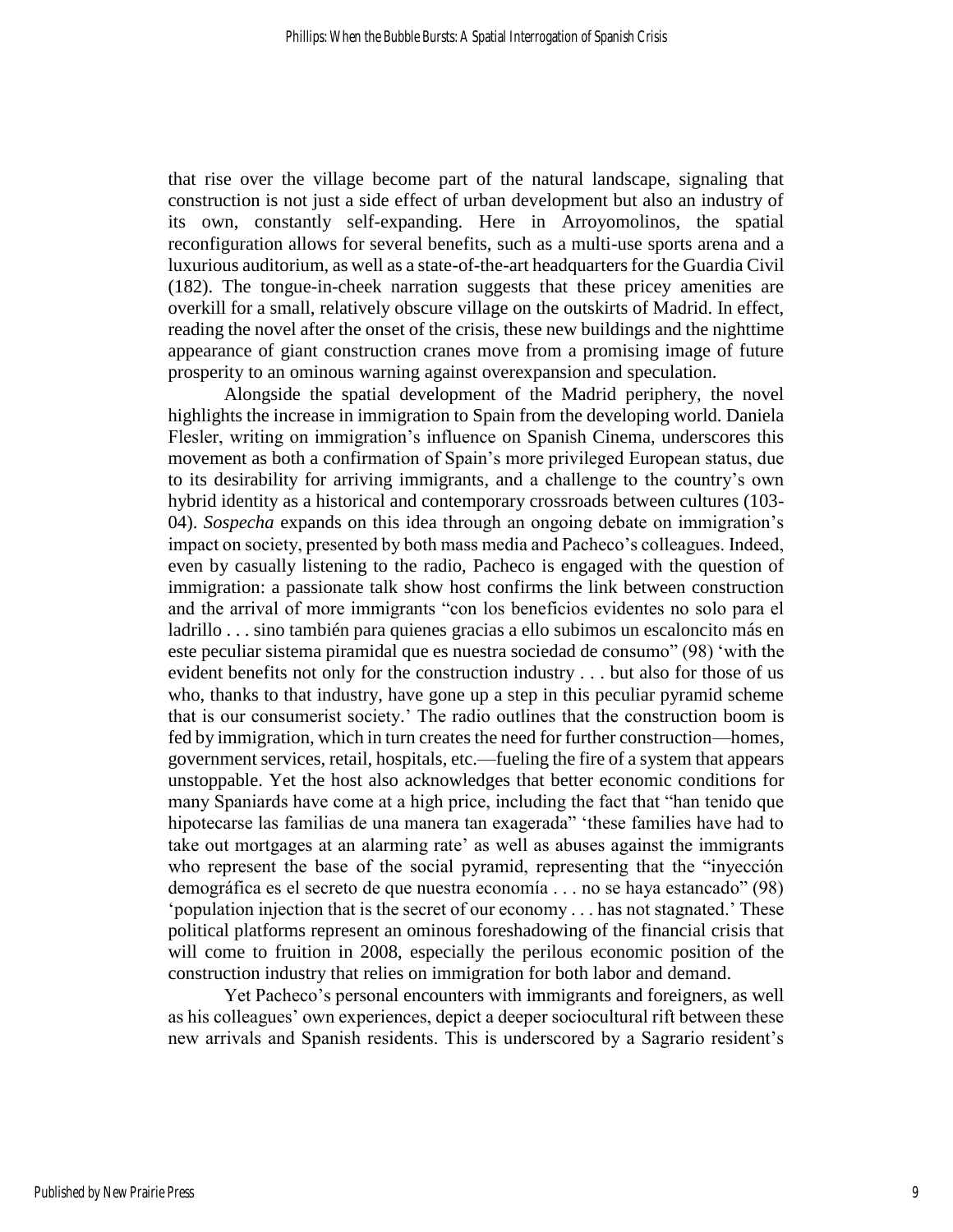initial reaction to Inmaculada's rape and murder, quickly concluding that "seguro que ha sido un suramericano, que allí la vida no vale lo mismo" (149) 'clearly it was a South American, because there life isn't worth the same as here.' This desire to accuse an unknown immigrant of committing the crime is illogical given the lack of foreign immigrants in Sagrario. Nevertheless, public opinion, and even the police themselves, cannot fathom such a horrific crime against a local girl being committed by a local resident: there must be an outsider, whether from the city center, or from another country, to blame.

For Pacheco, the sight of immigrants and foreign tourists is a daily occurrence in his neighborhood of Atocha in the heart of Madrid. Yet the striking difference between the two groups reveals the protagonist's distrust of the former and tacit acceptance of the latter. Regarding the tourists, Pacheco and his brother Pablo know what to expect when they visit the Plaza Santa Ana, "el lugar de salida favorito para los guiris" (49) 'the favorite place for foreigners to go out.' Yet the predominance of German or English speakers in the popular tapas bars is noted more as a bad joke than an insult: one local waiter even pretends to not understand Spanish (49). Music in English follows Pablo and Pacheco everywhere, suggesting the omnipresence of North American and British popular culture in a historical section of Madrid given over to foreign tourism. However, despite these nuisances, the novel paints the Plaza Santa Ana in a very favorable light, exclaiming that after a recent construction project the plaza "había pasado a convertirse en un espacio coqueto y de una fotogenia que no tenía nada que envidiar a cualquier rincón de cualquier capital europea" (49) 'had gone on to become an attractive and photogenic space that could rival any corner of any European capital.' The apparent photogenic draw of the area, not to mention the saturation of bars and cafes, is enough for Pablo and Pacheco to spend their evening there among the tourist crowd, implying that this type of spatial makeover is not only profitable but can also be desirable in the eyes of local residents themselves. Especially given Spain's own peripheral relationship to the dominant countries of the European Union, local residents such as Pacheco and Pablo are willing to tolerate the loss of unique places given over to tourism and its purported economic benefits. Yet in highlighting spaces such as the Plaza Santa Ana, *Sospecha* foregrounds the power, but also the danger, of globalization's perceived benefits in rejuvenating urban space while erasing unique local identities and neighborhoods.

On the other hand, both Pacheco and Pablo's reaction to the "other" foreigners, namely immigrants from developing countries, is one of distrust and anger. This is illustrated by Pablo's reaction to the immigrants' presence, especially now that he lives outside of the city center: "En los noventa no había tantos panchitos, tanto chino, tanto hindú, tanto negro. . . . Si hasta se han especializado. Los chinos en los supermercados, los negros el top manta y los pandilleros latinos, como esos, a jodernos la marrana a los españoles" (51-52) 'In the 90s there weren't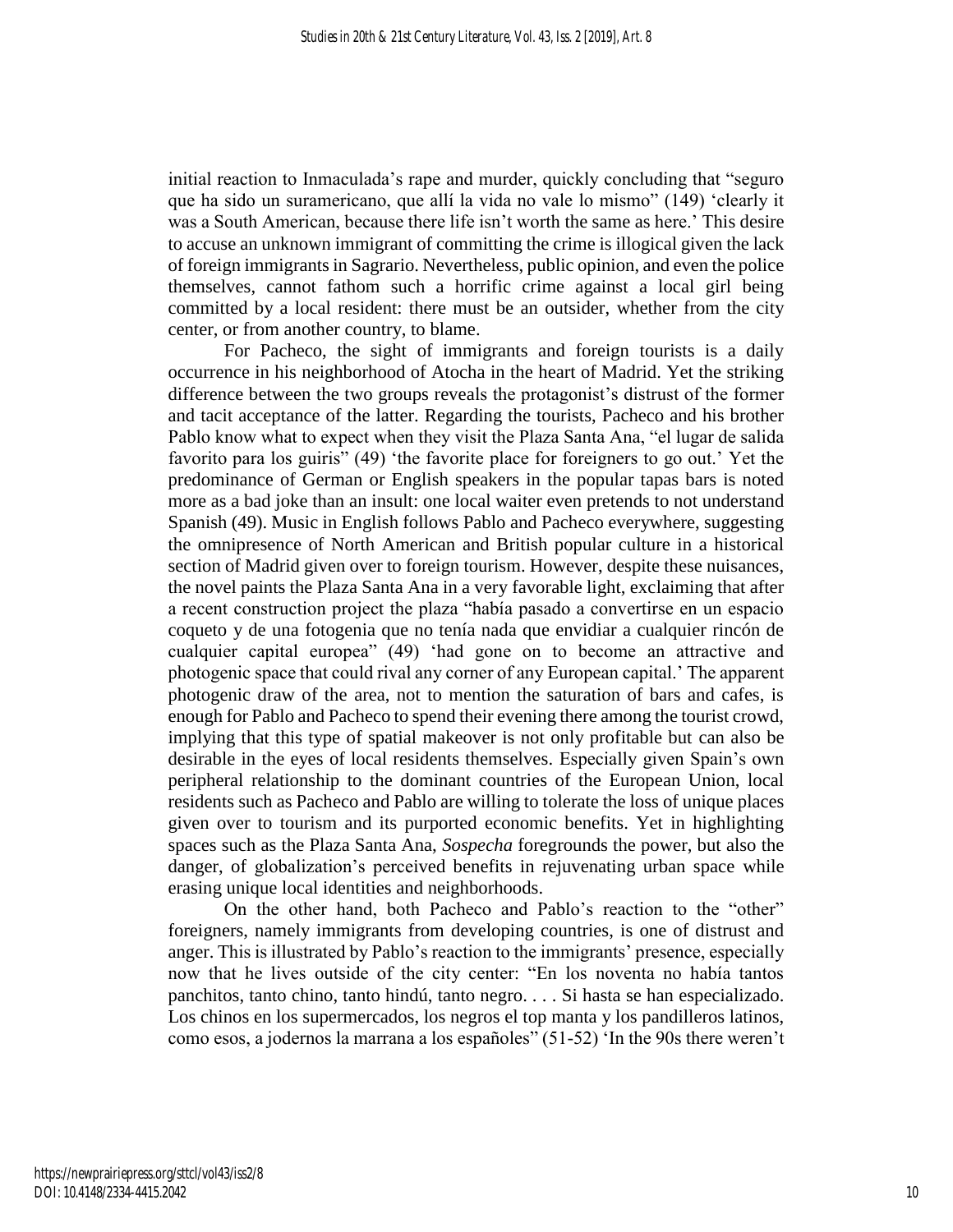so many Latino gangbangers, or Chinese, or Hindus, or Blacks . . . but now they have specialized roles. The Chinese in the supermarkets, the Blacks selling wares on the street and the Latino gangbangers, like those over there, making life miserable for us Spaniards.' Here, much like the tacit acceptance of tourists, the argument against different groups of immigrants is overwhelmingly economic; their specialization in certain areas is a threat to native Spaniards' own recent financial ascendance. Culturally, too, this specialization has impacted daily life, changing customs and routines. For example, the proliferation of Chinese-owned "all purpose" shops has put pressure on Spain's traditional business hours. Yet Pablo's rant expresses a commonly held view that the immigrant presence is an economic and cultural threat, as he chooses to ignore the benefits they provide to the construction boom, such as cheap labor, increased population, and more tax revenue. Instead, from a cultural standpoint, the new arrivals are viewed as competitors, their industries quickly becoming dominated by their presence. This anti-immigrant reaction is not limited to Spain, yet Pablo's negative reaction to immigrants' economic role signals a unique aspect of this human migration connected specifically to Spain's financial bubble and the coming 2008 crisis. In this way, *Sospecha* questions both the economic model of the construction boom that facilitates spatial reconfigurations caused by immigration as well as the longterm consequences of immigration in Spain in the shadow of economic recession.

The most obvious iteration of space as a product in Spanish society comes to light during Pacheco's investigation of José Carlos, the associate and sidekick of Campuzano. José Carlos's unexpected job as a drug dealer allows Pacheco and his colleague Saluerto to follow him to a massive new shopping center just outside Arroyomolinos: a "macrocentro" (261) 'large complex.' The novel describes this commercial development, which actually exists, as "La república independiente de Xanadú, lo llamaban los vecinos por lo permisivo de los horarios" (261) 'The independent republic of Xanadú, as the neighbors called it because it was open all the time.' This self-sufficient shopping complex, entertainment center, and food court has no spatial connection to the surrounding villages. Built completely in a banal, repetitive international style, it evokes in Saluerto "algo de despilfarro perverso que le había hecho pensar en los grifos de oro de Dubai" (216) 'something like the perverse excessiveness that made him think of gold faucets like those from Dubai.' Just as the shopping center's name symbolizes opulence and excess, its operating hours are extended by not closing at lunchtime and staying open for almost every holiday. This comes in contrast to the vast majority of commercial businesses in Spain and the Madrid Autonomous Community that had traditionally been limited by law to strict opening hours and days. Despite its excessive commercialization and complete spatial disconnect to surrounding communities, Xanadú has become a popular draw for locals and visitors due to its impressive offering of activities, most notably, an indoor ski slope (261).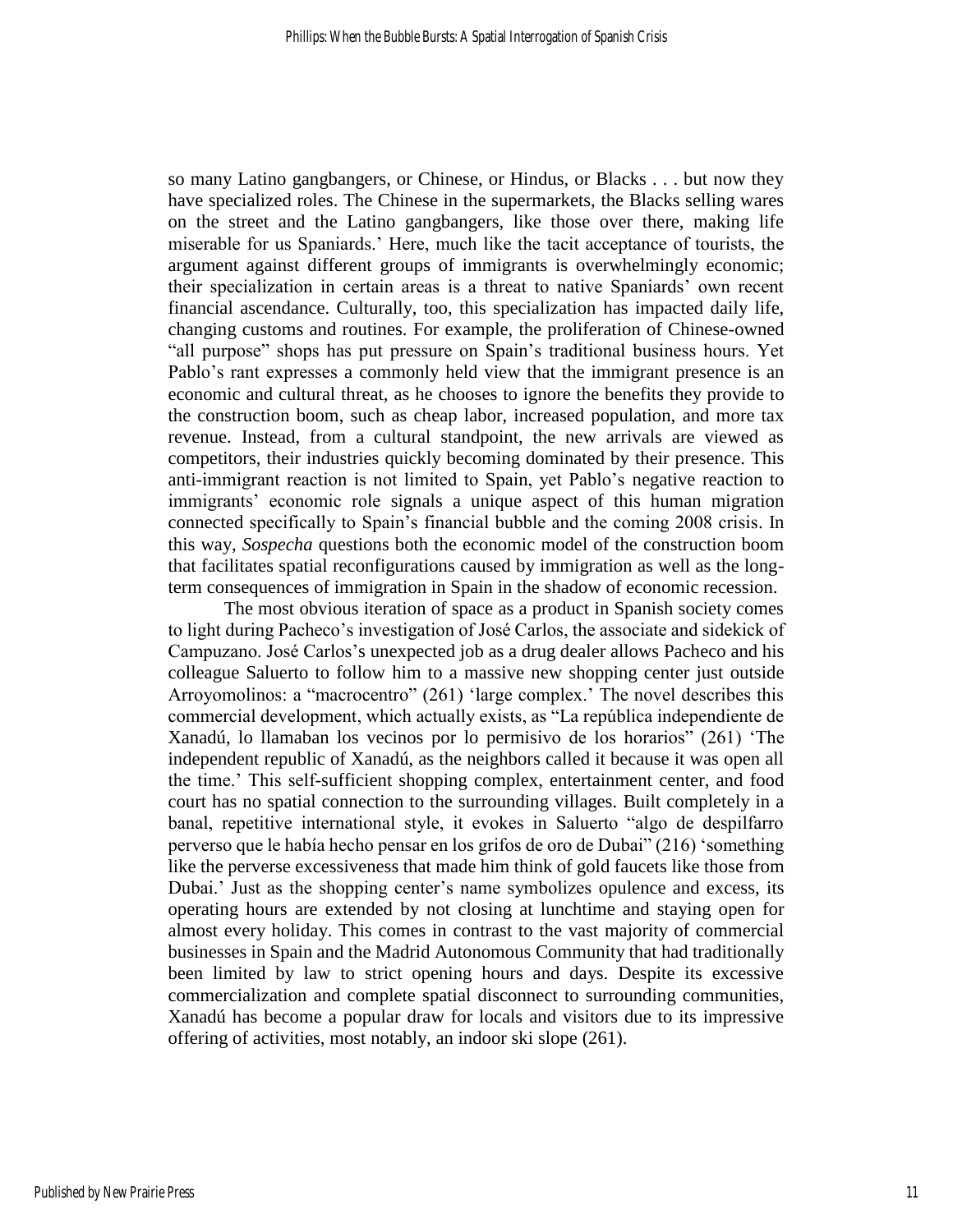Besides the building style and the imposition of near-constant operating hours, Xanadú also houses international brands and fashions, exposing another entry point for the globalization of Spanish culture. The "multinacionales de rigor" 'usual multinational corporations' include a Hipercor, Adolfo Domínguez, Timberland, and so on, all arranged in an interior space marked by "la agresiva iluminación artificial y una modernidad aséptica aderezada" (262) 'aggressive artificial lighting and embellished, aseptic modernity.' This plain, safe, brightly lit interior projects the blank canvas of postmodernity, showcasing the globalized brands with no regard for local customs or preferences. Yet this is exactly one of the main draws for the shopping complex: its selection of international styles and products ready for consumption. In fact, despite the novel's criticism of this globalized space, there remains a begrudging acknowledgement of its success as a cultural and entertainment destination. The narrator notes that "la gente empezaba a cogerle el gusto a pasearse por aquellas catedrales contemporáneas, una costumbre justificada en verano por el aire acondicionado que, a falta de piscina, lo convertía en un auténtico oasis" (262) 'people began to develop a taste for these contemporary cathedrals, a justifiable habit in the summer due to their air conditioning, which, for those without a pool, helped it become an authentic oasis.' As the cathedral of the culture of consumerism, Xanadú offers sanctuary from the oppressively hot temperatures of a Madrid summer as well as constant access to globalized food such as popcorn and hamburgers even on the dreariest days of winter (262). The novel's tension between criticism and justification of Xanadú underscores its power as a globalized cultural center that can offer so much on any given day and at any given time, fulfilling the consumerist desires of the Madrid periphery with access to a place that exists everywhere and nowhere all at once.

Xanadú therefore reveals globalization's clearest manifestation in Spain's construction and development boom: the production of an imitative, banal, sterile space of consumption that appeals not just to tourists but also to native Spaniards and the ever-increasing immigrant population. This modern shopping mall challenges even the stereotypical identities of Spain—sun, sea, sex—by incorporating the interiorized simulacra of postmodern consumer society into a cultural destination for families, adults, and even tourists. This corresponds to Soja's exopolis by underscoring the diversity, economic investment, and increased globalization of the periphery instead of the traditional city center, suggesting a horizontal model of growth and expansion (250-51). For *Sospecha*, the relationship between globalization and the urban periphery must be questioned and investigated, especially because these concepts reflect the spaces of the hard-won spoils of Spain's rapid development and entry into the pantheon of modern, advanced societies. The investigation reveals that Xanadú is the culmination of the construction boom that the Spanish government and society have cultivated and profited from over the last decade. At the same time, Xanadú as a model of spatial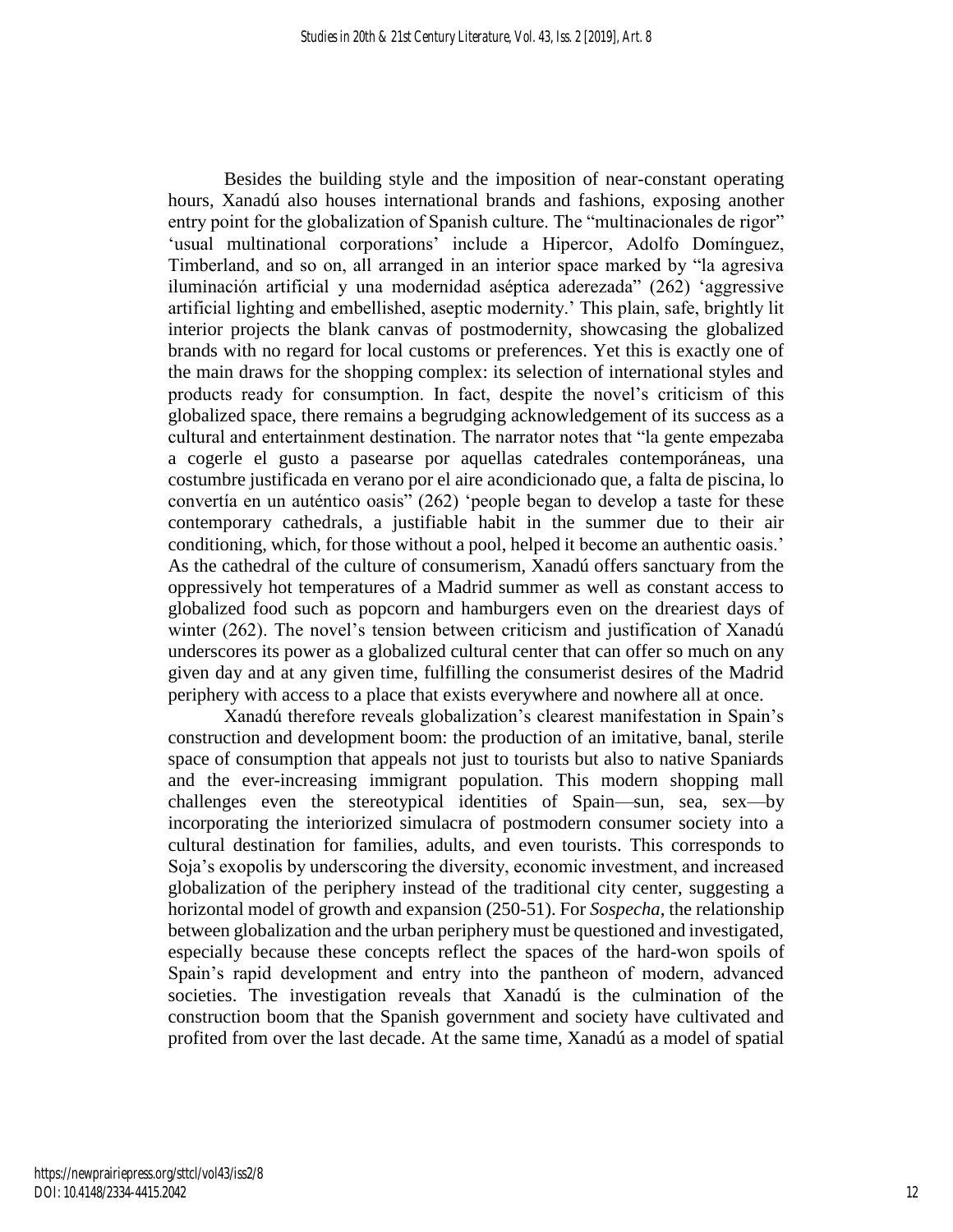production inherently complicates the center-periphery relationship between Madrid and the outlying communities while also threatening the local specificity of the historical suburbs.

Nevertheless, for all the modern sterility and international brands that Xanadú represents, the detectives are led here not for the ski slope or the shopping experience but instead because the shopping mall functions, for José Carlos, as an ideal location for selling and distributing drugs stolen from his family's pharmacy (263-64). Because his clients are employees of different stores within the mall, José Carlos is able to take advantage of Xanadú's massive size, allowing him to make several transactions in the same visit. The presence of drug trafficking underscores the spatial hybridity inherent in the globalized commercial spaces of the shopping mall and at the same time connects Xanadú to the forgotten, impassible spaces of the Madrid periphery.

In effect, if Xanadú is the shining cathedral of postmodern consumer society, then Las Barranquillas is the long-forgotten city dump. As a shantytown, Las Barranquillas remains in a constant state of motion between other squatter areas in the city, depending on the attention doled out by local police (299). As the novel highlights, the area operates as both a warehouse and point-of-sale for drug dealers, many of whom are gypsies. Thus, the population of Las Barranquillas represents the unseen minorities of Spanish society: junkies, addicts, dealers, and their families. Although now mostly abandoned, and with a construction boom occurring on all sides of the shantytown, the community appears as if it were a throwback to the urban expansions of Spanish cities during the 1950s and 1960s, when a lack of housing forced squatters to build their own dwellings on the edge of town.

Yet it is precisely the difference in geography that makes Las Barranquillas an important spatial reference point in Pacheco's investigation. Indeed, the community is well within the urban periphery; "incluso había un hotel de cuatro estrellas en una rotonda cercana. Pero bastaba con tirar por una callejuela lateral . . . para que de repente apareciera una larga avenida llena de socavones y transitada por auténticos despojos humanos" (308) 'there was even a four-star hotel located on a nearby roundabout. But it was enough to walk down an alley off to the side . . . to suddenly come to a long avenue full of potholes and inhabited by authentic human rejects.' The confluence of upscale hotel rooms and the mega-warehouses of Mercamadrid with the vast expanses of the shantytown underscores the rapid and continual forces of land development and construction reshaping Madrid during the 2000s. At the same time, with endless urbanization also come these pockets of forgotten segments of the population who either actively reject buying into the housing market—as *Sospecha* highlights via the gypsies in Navalcarnero with their rent-protected apartments—or lack the means or desire to do so  $(266)$ . The residents of Las Barranquillas are portrayed as human waste: the discarded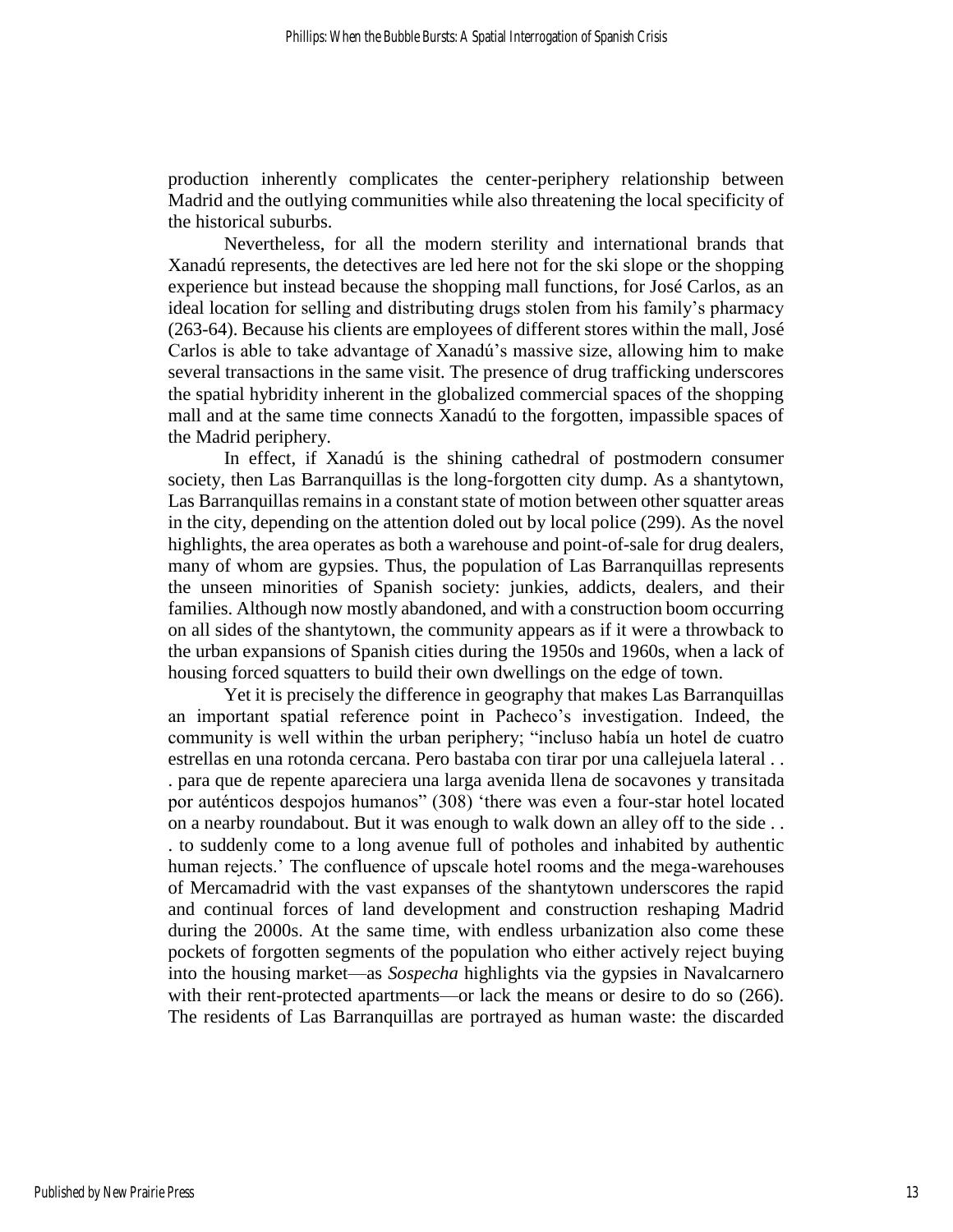remnants of development that function as a localized means of adaptation to a global system that has reconfigured the city around them.

Unsurprisingly, *Sospecha* follows the well-established pattern of the *novela negra* genre in refusing to provide a cohesive conclusion to this ongoing investigation. Although Pacheco is not satisfied with the outcome of the investigation, it is Duarte who underscores the impossibility of continuing: " $i$ No te has dado cuenta de que las historias solo se cierran en las novelas? . . . ¿Se ha enterado alguien de lo sucedido el día de los trenes en Atocha?" (406) 'You haven't realized that stories only have endings in novels? . . . Has anyone really found out what happened that day they bombed the trains in Atocha?' Consequently, the true criminal's escape parallels the lack of action or initiative in reining in corruption or avoiding the imminent financial crisis.

On the eve of Spain's greatest economic crisis since the 1940s, *Sospecha* uncovers the root problems of overdevelopment, the tensions of a rapid increase in immigration, and the boom or bust attitude of a globalized Spain that has integrated itself, for better or worse, into the European community. However, Mañas's lack of a resolution suggests both the absence of justice for those guilty of fomenting economic collapse as well as the impossibility of finding easy solutions to resolve the coming crisis. *Sospecha* therefore proposes a crime without a suspect: an impending crisis that lacks a single, easily understandable cause. As in other examples of Spanish crisis literature, the overarching aftereffects of 2008 themselves become the main protagonist. In this way, *Sospecha* highlights the spatial changes visible today in the Spanish urban periphery that underscore the profound cultural and societal change across the everyday lives of Spaniards, even as the economic crisis of 2008 has worked to destroy the lifestyle changes that the development boom provided. Mañas's pessimistic, open-ended investigation of the urban periphery is one of the first perspectives that question Spain's relationship with the 2000s economic boom and underscore the future consequences to come in a post-crisis world.

#### **Notes**

1. In this article, all translations from Spanish to English are my own.

2. Since *Sospecha*'s publication, detective fiction centered on the crisis has risen in prominence. Valdivia places the genre prominently into his mapping of different literary examples of the crisis, citing Carmelo Anaya's *Baria City Blues* as an example. Though Anaya's novel predates *Sospecha,* it is centered on a fictional city. Other Spanish detective novels of note depicting the crisis include, but are not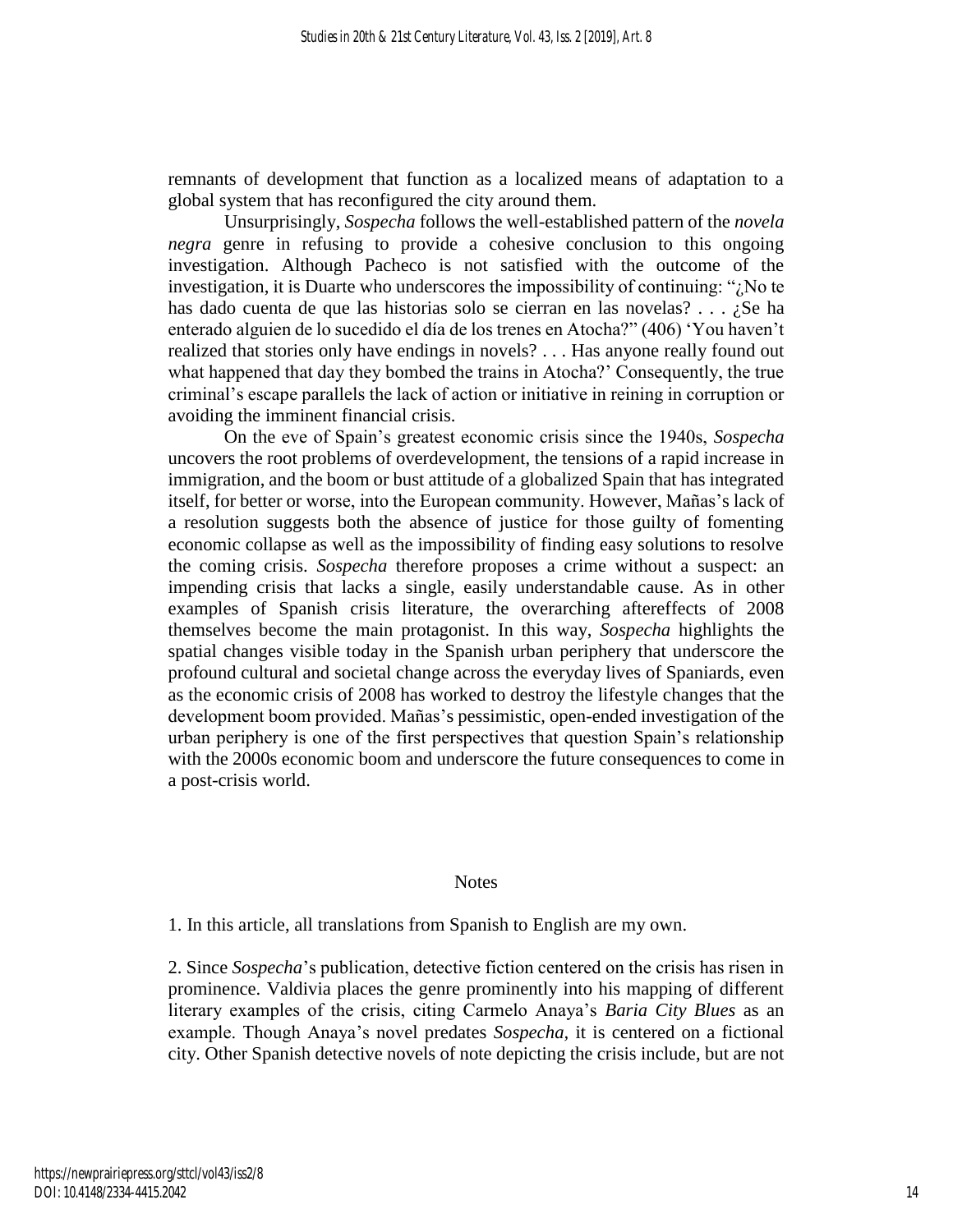limited to, Carme Riera's *Natura quasi morta*, Rafael Vallbona's *El tant per cent*, Andrés Pérez Domínguez's *Los dioses cansados*, and Lorenzo Silva's *La marca del meridiano.*

3. See Randolph Pope's article "Between Rock and the Rocking Chair: The Epilogue's resistance in Historias del Kronen" for a connection between the discontent of Generation Xers in Spain and the novel's ending. Also see Jorge Pérez's article "Suspiros de España: El inconsciente político nacional en la narrativa de José Ángel Mañas" for an examination of *Historias del Kronen* as a product of Spain's own identity transformation following the end of the Franco dictatorship and through the 1980s.

4. Purdy analyzes new media's impact on both the writing process as well as its role in creating and disseminating information. Purdy concludes that "Wikipedia champions a model of research where the goal is not efficient consumption . . . but generative production. . . . Knowledge for Wikipedia is necessarily unstable and impossible to crystallize" (365-66). Yet this instability is an advantage in that it allows for greater engagement and participation—underscoring potentially a new model of academic scholarship and exchange of information (366).

#### Works Cited

Anaya, Carmelo. *Baria City Blues*. Mojácar, 2009.

- Colmeiro, José F. *La novela policiaca española: teoría e historia crítica*. Anthropos, 1994.
- ---. "Novela policiaca, novela política." *Lectora*, vol. 21, 2015, pp. 15-29.
- Compitello, Malcolm Allan. "Spain's *Nueva novela negra* and the Question of Form." *Monographic Review*, vol. 3, no. 2, 1987, pp. 182-91.
- Craig-Odders, Renée. *The Detective Novel in Post-Franco Spain: Democracy, Disillusionment, and Beyond*. UP of the South, 1999.
- Cuadrado, Agustín. "Novela negra, niveles de lectura y claves para su interpretación: Espacio, memoria y desencanto en *Grupo de noche* de Juan Madrid." *Capital Inscriptions, Essays on Hispanic Literature, Film and Urban Space in Honor of Malcolm Alan Compitello*, edited by Benjamin Fraser, Juan de la Cuesta, 2012, pp. 159-72.
- Flesler, Daniela. "New Racism, Intercultural Romance, and the Immigration Question in Contemporary Spanish Cinema." *Studies in Hispanic Cinemas*, vol. 1, no. 2, 2004, pp. 103-18, [http://dx.doi.org/10.1386/shci.1.2.103/0.](http://dx.doi.org/10.1386/shci.1.2.103/0) Accessed 30 Apr 2019.